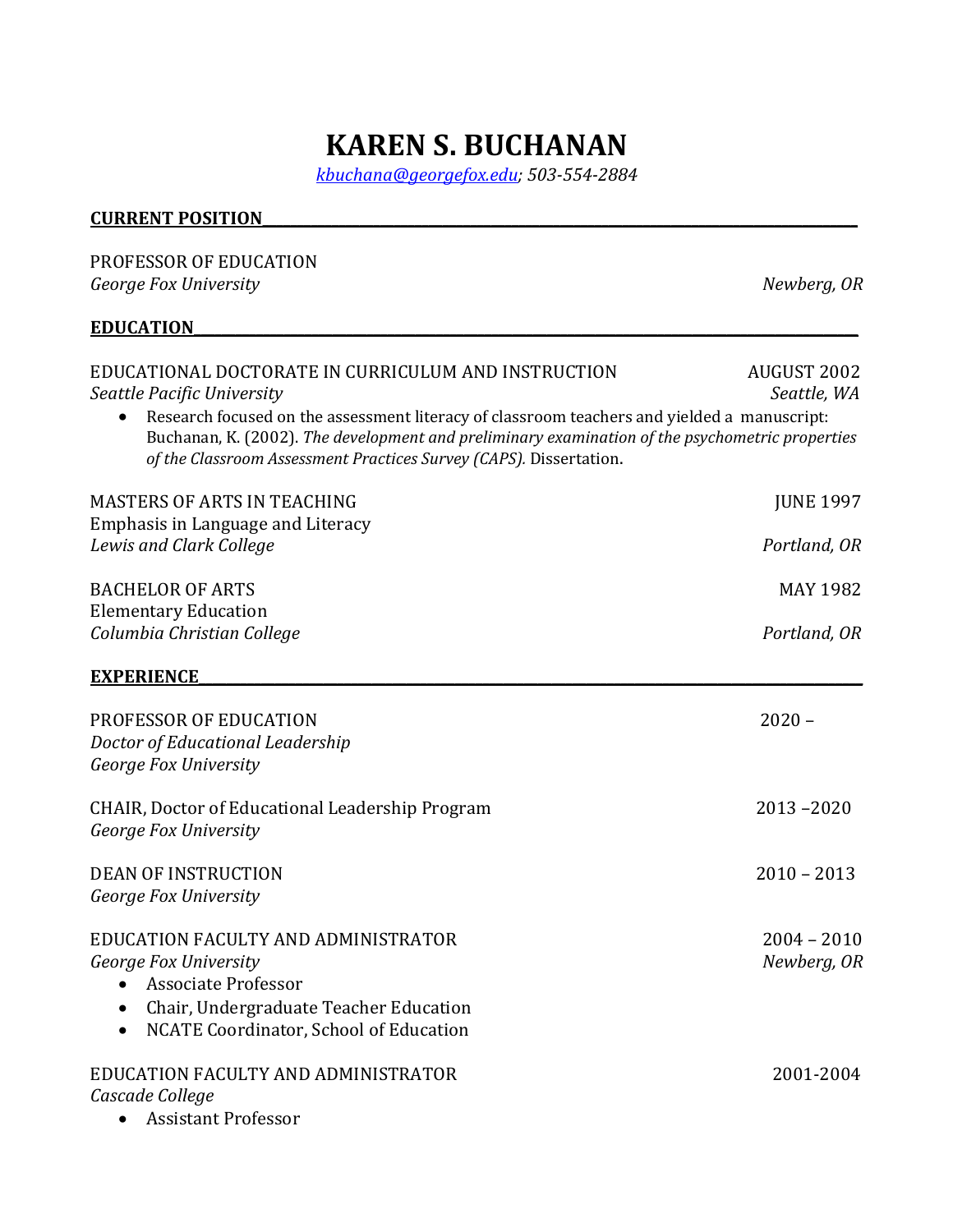• Director of Teacher Education

## PROGRAM DEVELOPMENT COORDINATOR/MENTOR **WELL ANDER 1999-2001**

*Cascade College*

• Developed a new undergraduate B.S.E. degree leading to Oregon teacher licensure in early childhood and elementary authorizations

ELEMENTARY TEACHER AND TAG SPECIALIST **And Contact Actual** 1986-2000 *North Clackamas School District Milwaukie, OR*

- 1998-2000 Talented and Gifted Specialist
- 1990-1998 Kindergarten teacher
- $\bullet$  1987-1990 3rd grade teacher
- 1986-1987  $1<sup>st</sup>/2<sup>nd</sup>$  blend teacher
- District curriculum committee work
- $\bullet$  Administrative cadre work

## ELEMENTARY TEACHER 1983-1986

**Scappoose School District** *Scappoose, OR Scappoose, OR* **<b>***Scappoose, OR Scappoose, OR* 

- $\bullet$  3<sup>rd</sup> grade teacher at Grant Watts Elementary
- $\bullet$  District curriculum committee work

## **INVITED PUBLICATIONS**

Buchanan, K. and Buchanan, T. (2019). ICCTE Journal Special Issue: Guest Editor, Preparing Teachers to Collaborate with Families & Communities: Faith Informed Perspectives. Planned for publication fall 2019.

- Buchanan, K. and Johnson, M. (2010). Contextualizing the teacher work sample: An evolving early childhood perspective. In Brodsky and Rosselli (Eds.). *Connecting teaching and learning, history, evolution and case studies of teacher work sample methodology.* Lanham, MD: Roman and Littlefield Publishing.
- Buchanan, K and Johnson, M. (2006) *Incorporating national professional standards into teacher work sample assessments, Quality Teaching: NCATE publication.*
- Co-authored OAR 584-017-0115 *Knowledge, skills, and abilities for early childhood authorization;* Teacher Standards and Practices Commission Oregon Administrative Rule

## PUBLICATIONS

Buchanan, T. & Buchanan, K. (2020). Strengthening a collaborative paradigm: Building an Interprofessional skill in emergent teachers. *International Journal for School-based Family Counseling.*

Buchanan, K. & Buchanan, T. (2019) Preparing teacher candidates to collaborate with families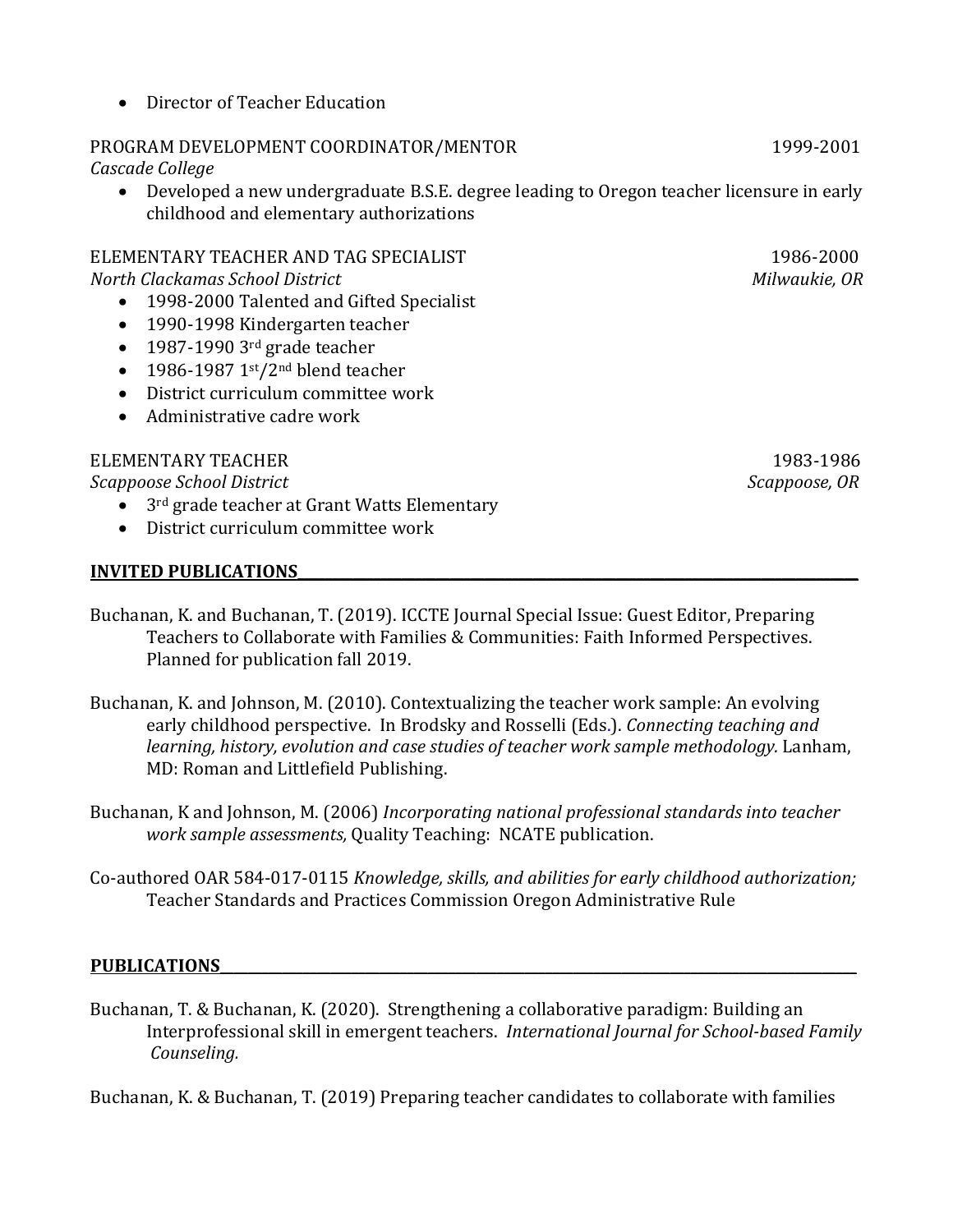and communities: Standards, research and practice. Northwest Journal of Teacher *Education,* 13(3).

- Buchanan, K. & Buchanan, T. (2018). School involvement that counts. NAEYC For Families. Washington D.C.: National Association for the Education of Young Children http://www.families.naeyc.org
- Buchanan, T. & Buchanan, K. (2017). Repositioning family-community knowledge in teacher preparation. *AILACTE Journal.* 14(1), p 1-24.
- Buchanan, K. (2017). Creating rich learning even when a class is canceled. *Faculty Focus*, June 16, 2017.
- Buchanan, K., & Buchanan, T. (2017). Six steps to partner with diverse families. *Principal*, *96*(3), 46-47.
- Buchanan, K., & Buchanan, T. (2016). Relationships with families: Have educators overlooked a critical piece of the puzzle?. *Improving Schools*, 20(3), 236-246.
- Buchanan, K. (2015). Goldilocks and the 'just right' strategy for helping students acquire new content, *Faculty Focus*, 16(1).
- Buchanan, K. S., & Buchanan, T. D. (2015). 4 things kindergarten teachers want you to know. *NAEYC For Families*. Washington D.C.: National Association for the Education of Young Children http://www.families.naeyc.org
- Buchanan, K. & Buchanan, T. (2014). A visit to the Kilns: a formative experience for two teacher educators. *ICCTE Journal.* 9(2).
- Buchanan, K. (2014). What fitness bands can teach us about classroom assessment. *Teaching Professor,* 28(2).
- Buchanan, K. (2002). *The development and preliminary examination of the psychometric* properties of the classroom assessment practices survey (CAPS). - Doctoral Dissertation Defense 7/02, Collaborative project with the Washington School Research Center.
- Buchanan, K (2002). *Using technology to create and enhance collaborative learning*, Ed-Media World Conference.

### **PUBLICATIONS IN PROCESS**

Buchanan, T. & Buchanan, K. (in progress). Leaving our classroom and learning from our partners: What social service partners can teach us about working with diverse families *ICCTE Journal.*

#### **BOOK REVIEWS**

Martin, C. L. (2017). *Successful college teaching begins with throwing away your lecture notes.*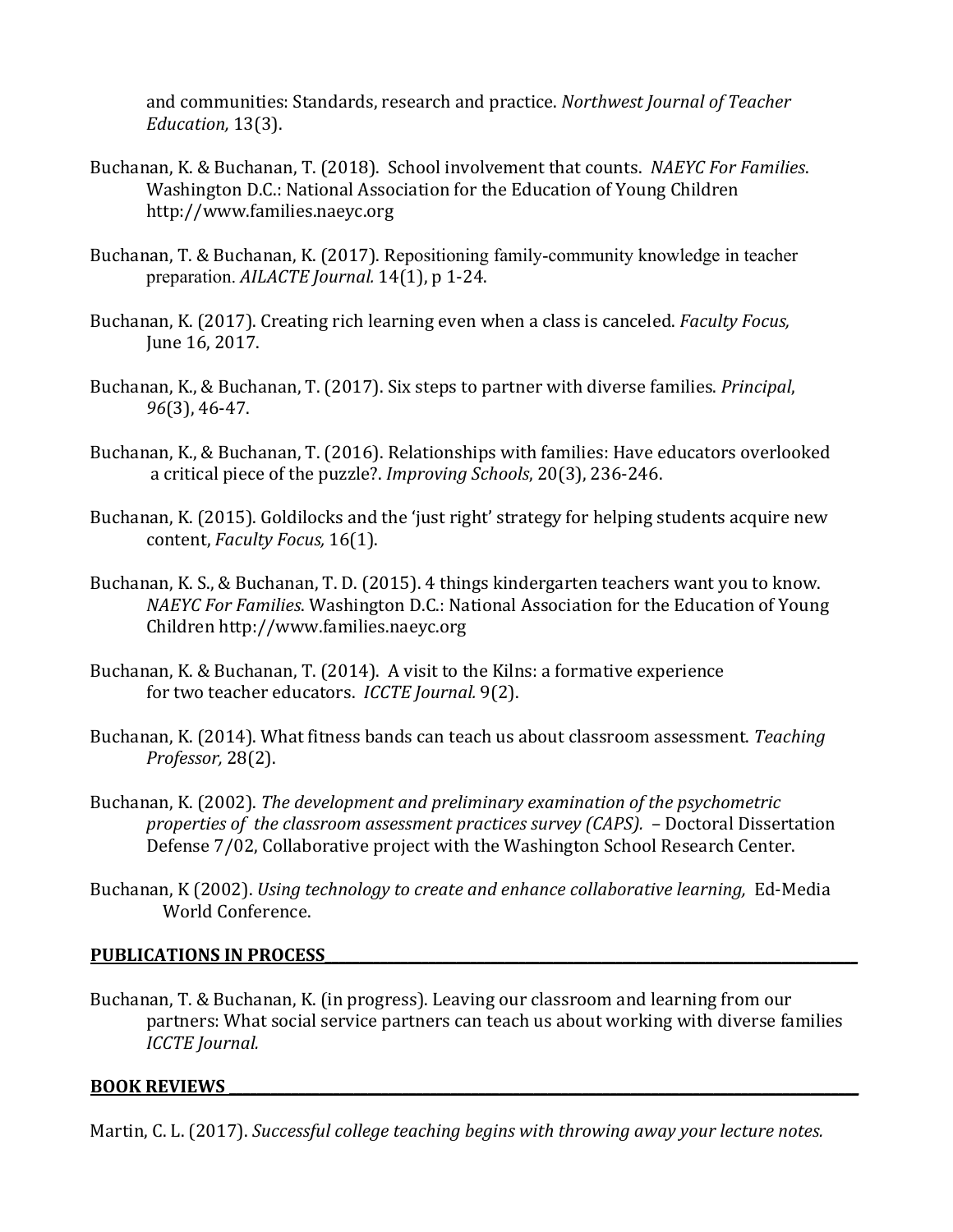Malone, NY: K-Selected Books. *Teachers College Record*, Date Published: April 12, 2018 http://www.tcrecord.org ID Number: 22329, Date Accessed: 4/12/2018 4:37:23 PM

- Dockery, D. ed. (2012). *Faith and learning; A handbook for Christian higher education.* B & H Publishing Group. Nashville, TN
- Michael James, Thomas Masters, Amy Uelmen (2010). *Education's Highest Aim: Teaching and Learning through a Spirituality of Communion New York: New City Press, 2010ISBN 978-1- 56548-336-1*

## **Editorial Work**

Journal Article Reviewer, *International Journal for School-based Family Counseling.* Fall 2020.

ICCTE Journal co-editor for special issue, *Preparing teacher candidates to collaborate with* Families and communities; Faith-informed perspectives. Fall 2019.

Journal Article Reviewer, *Improving Schools*, March 2019.

Journal Article Reviewer, *Teacher Education and Practice*, January, 2019.

## **INVITED PRESENTATIONS**

| Oxford Symposium on School-based Family Counseling:<br>Strengthening a Collaborative Paradigm: Building an Interprofessional<br>Skill in Emergent Teachers                                                  | August 2019           |  |  |
|-------------------------------------------------------------------------------------------------------------------------------------------------------------------------------------------------------------|-----------------------|--|--|
| <b>ICCTE Journal Webinar: Valuing Faith and Family: Impacts</b><br>On Curricular Design in Teacher Preparation                                                                                              | December 2018         |  |  |
| Effective Teaching at GFU: Deep Learning Design<br>George Fox University, New Faculty Class                                                                                                                 | SEPTEMBER 2016        |  |  |
| The Power of Formative Assessment to Student Learning<br>George Fox University, New Faculty Class                                                                                                           | <b>SEPTEMBER 2015</b> |  |  |
| Technology and Pedagogy at George Fox University, Faith, Learning, and the Future: a colloquium<br>On cost, technology, and the value of Christ-centered higher education.<br>Christian College Consortium. |                       |  |  |
| Wheaton College.                                                                                                                                                                                            | SEPTEMBER 2014        |  |  |
| Learning to Teach Online; lessons from our SLOAN certification journey<br>George Fox University January Faculty Convocation<br>Newberg, OR                                                                  | JANUARY 2014          |  |  |
| Teacher Work Sample; Oregon's Unique History and Contribution to the Field NOVEMBER 2013<br>Oregon Teacher Standards and Practices Commission (TSPC)<br>Salem, OR                                           |                       |  |  |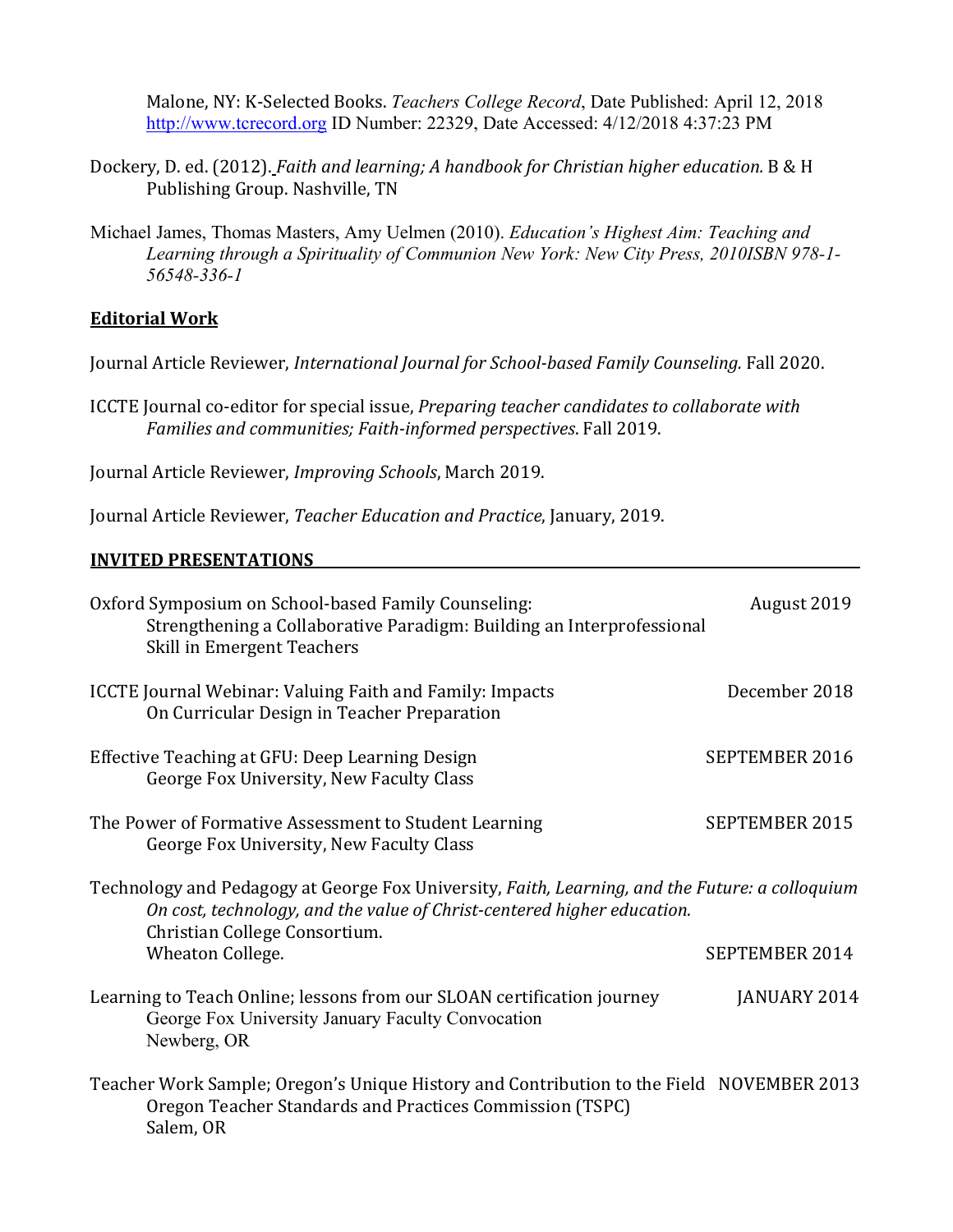From "Kansas" to the "Emerald City" and Back: lessons learned on the journey MAY 2013 by a teacher educator turned university Dean of Instruction; International Christian Community for Teacher Education (ICCTE) Regional Conference: Newberg, OR Journeying Together as Leaders presentation; NOVEMBER 2012 Women's Leadership Development Institute (WLDI): George Fox Connecting Teaching and Student Learning: Teacher Work Samples & Other [ULY 2009] Performance Assessment; National conference sponsored by American Association of Colleges for Teacher Education (AACTE) and Western Oregon University • An orientation to teacher work sample methodology,  $7/22/09$ • *Connecting performance assessments to content specific standards,*  $7/23/09$ • Assessment expectations for new teachers,  $7/23/09$ Kingdom Builder Seminar; Cascade College DECEMBER 2008

• The *importance of a mother in a child's faith development* 

## **NATIONAL/INTERNATIONAL PRESENTATIONS**

- Online Learning Consortium (OLC) Innovate Conference. *Coaching distance dissertators: Challenges, pedagogies, and technologies.* Denver, CO., April 2019.
- British Educational Research Association (BERA) Conference. An Investigation into *Teacher Collaboration with the Family and Community of the Learner: Strengthening an Important Aspect of Teacher Education.* Northumbria University, Newcastle, England, September 2018.
- Association for Teacher Educators (ATE) National Conference. Critical conversations: *Engaging teacher candidates in community-based knowledge. Las Vegas, NV, February* 2018.
- Association for Teacher Educators (ATE) National Conference. *Leaving our classrooms and learning from our partners; what our social service partners can teach us about working* with *diverse families.* Orlando, FL, February 2017.
- Association for Teacher Educators (ATE) National Conference. *Preparing candidates to work effectively with all families; embracing an overlooked piece of the puzzle.* Orlando, FL, February 2017.
- Consortium on Research for Educational Assessment and Teaching Effectiveness (CREATE) Conference. *Preparing high school students for college success: Do minimum competency diploma requirements make a difference*. Louisville, KY, September 2016.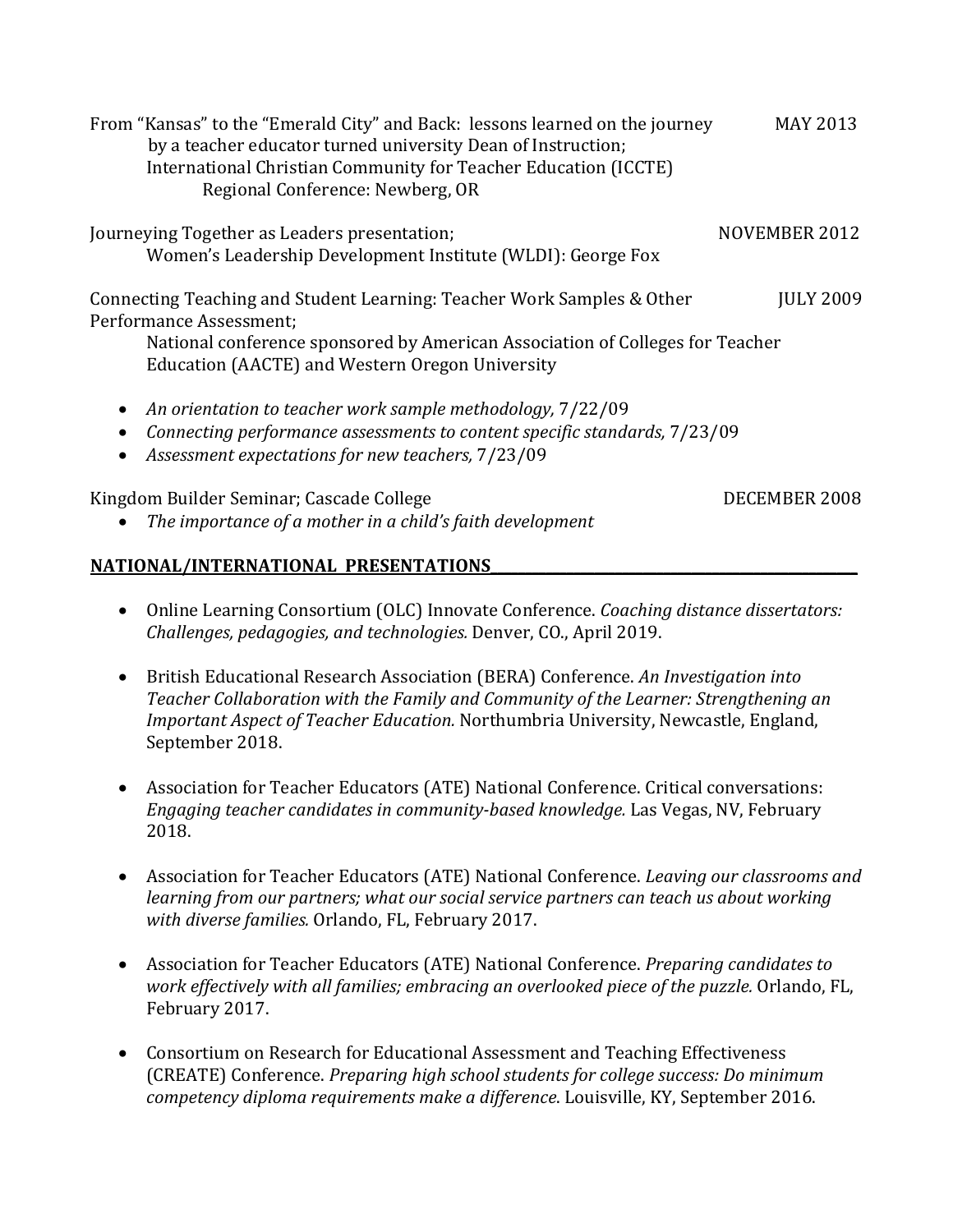- Association for Teacher Educators (ATE) National Conference. *Preparing teacher candidates to build collaborative partnerships with ALL families.* Phoenix, AZ, February 2015.
- National Association of the Education of Young Children (NAEYC) Professional Development Conference. Building Bridges: how 21<sup>st</sup> century tools are being used to support family and community relationships. Minneapolis, MN, June 2014.
- Lily Conference on College & University Teaching. *Illuminating a target to improve teaching and learning.* Washington, D.C. June 2012
- National Association of the Education of Young Children (NAEYC)  $18<sup>th</sup>$  National Institute for Early childhood Professional Development Conference. *Investigating the application of* developmentally appropriate practices within early childhood teacher work samples. Charlotte, North Carolina. June 2009
- The Association of Teacher Educators (ATE) Annual Conference. One size doesn't *necessarily fit all: retooling the teacher work sample for specialty competence.* Dallas, Texas. February 2009.
- American Association of Colleges for Teacher Education Annual Conference. Table of specifications: a useful travel guide to assist teacher candidates in the alignment of goals, instruction, and assessment. New York, New York. February 2007.
- National Association for the Education of Young Children Annual Conference. *Teacher* work sample methodology in early childhood teacher education: an authentic assessment tool. Atlanta, Georgia. November 2006.
- American Association of Colleges for Teacher Education Annual Conference: interactive symposium. *Beyond a good idea: the continuing evolution of teacher work sample* methodology. San Diego, CA. February 2006.
- National Association for the Education of Young Children Annual Conference. Assessment of candidate competence through the teacher work sample: an evolving early childhood *perspective.*  Washington, D.C. December 2005.
- Ed-Media World Conference. *Using technology to create and enhance collaborative learning.* Denver, CO. June 2002.
- ACEPP National Conference. *Preparing assessment literate educators.* Oklahoma City, OK. November 2001.
- British Educational Research Association Annual Conference. *American teacher* preparation for the new millennium. Cardiff, Wales. September 2000.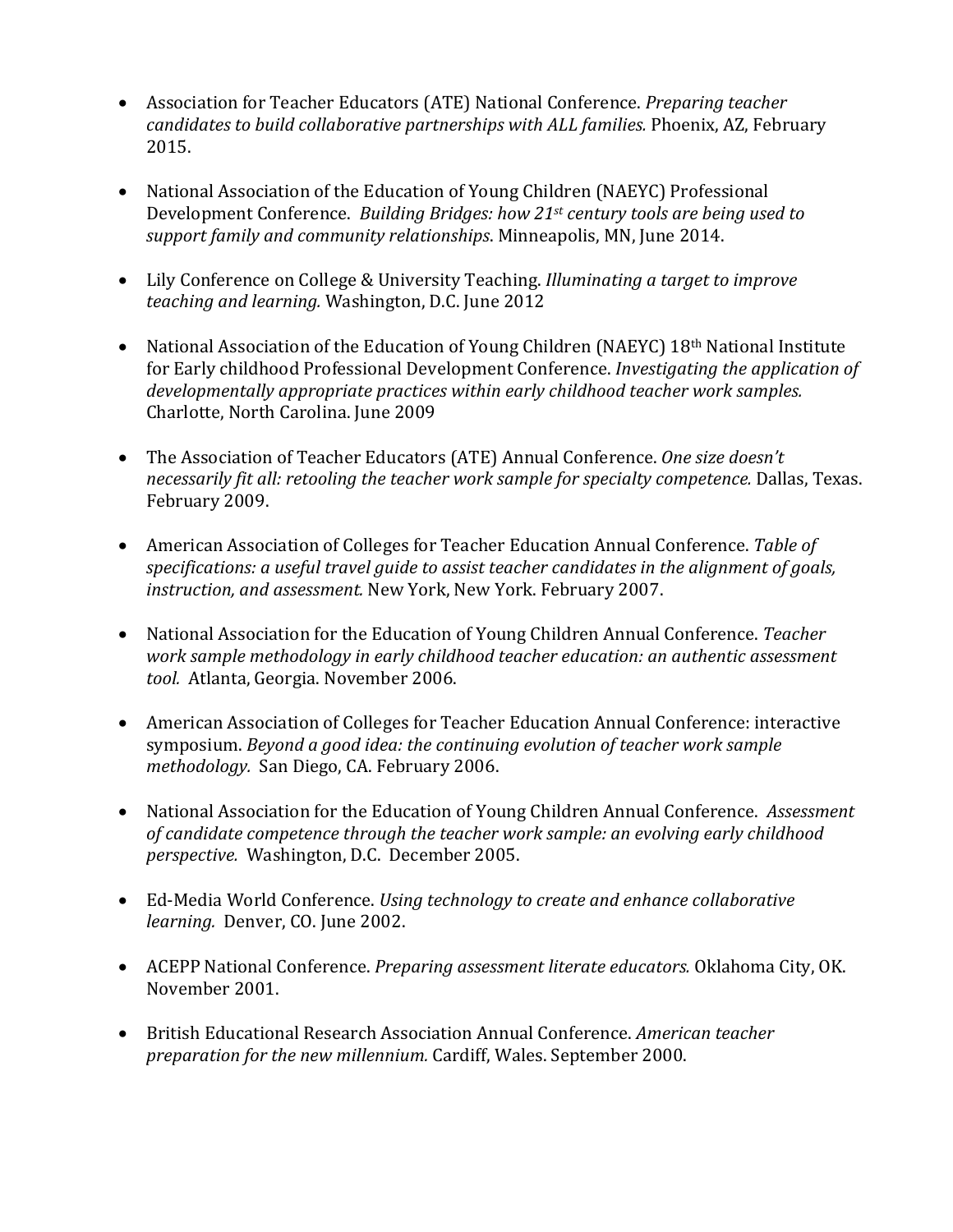#### **REGIONAL PRESENTATIONS**

- Oregon Association for Teacher Educators (ORATE) Regional Conference. Adopting and eportfolio system: one university's journal toward improving their professional practice. Portland, OR. April 2009.
- Association for Christian Schools International Northwest Conference. *Social studies methods: there and back again (6 sessions).* Portland, OR. October 2004
- Oregon Association for Teacher Educators (ORATE) Regional Conference. *Preparing* assessment literate candidates for the classroom of the 21<sup>st</sup> century. Portland, OR. February 2003.

#### PROFESSIONAL LEADERSHIP

| CHAIR, DOCTOR OF EDUCATIONAL LEADERSHIP PROGRAM                                             | 2017 - 2020   |
|---------------------------------------------------------------------------------------------|---------------|
| CO-CHAIR, DOCTOR OF EDUCATIONAL LEADERSHIP PROGRAM<br>Curriculum Redesign Lead<br>$\bullet$ | $2014 - 2017$ |
| <b>DEAN OF INSTRUCTION</b>                                                                  |               |
| NWCCU Accreditation Liason Officer (ALO)<br>$\bullet$                                       | $2010 - 2013$ |
| President's Blended Learning Initiative Chair<br>$\bullet$                                  | 2011-2012     |
| TracDat implementation lead<br>$\bullet$                                                    | 2012 - 2013   |
| Provost Council team member<br>$\bullet$                                                    | $2010 - 2013$ |
| President's Executive Leadership team member (PELT)<br>$\bullet$                            | $2011 - 2013$ |
| President's Innovative Teaching Initiative Chair<br>$\bullet$                               | 2012-2013     |
| SCHOOL OF EDUCATION NCATE COORDINATOR                                                       |               |
| Co-Chair, EdD Redesign Taskforce<br>$\bullet$                                               | 2014          |
| Led SOE implementation of TaskStream, e-portfolio system<br>$\bullet$                       | $2008 - 2010$ |
| Ongoing lead of continuing accreditation efforts in the SOE<br>$\bullet$                    | $2005 - 2010$ |
| Led SOE NCATE accreditation preparation and visit<br>$\bullet$                              | $2005 - 2008$ |
| CHAIR, UNDERGRADUATE TEACHER EDUCATION                                                      |               |
| Hired ESOL faculty member and began ESOL offerings<br>$\bullet$                             | 2008-2009     |
| Developed and implemented an Undergraduate Degree Completion Program<br>$\bullet$           | 2007-2009     |
| Developed and implemented an Undergraduate Music Education Program<br>$\bullet$             | 2006          |
| Lead program improvement in the traditional Undergraduate Program<br>$\bullet$              | 2004-2010     |
| <b>PROFESSIONAL SERVICE</b>                                                                 |               |
| OR Department of Education ESSA Accountability Work Group (invited role) 2016-2017          |               |

| • OR Department of Education ESSA Accountability Work Group (invited role) 2016-2017 |           |
|--------------------------------------------------------------------------------------|-----------|
| • Professional Organizational Development (POD) proposal reviewer                    | 2012-2013 |
| • State OACTE Employer Survey Task Force Member                                      | 2009-2010 |
| • Murdock Trust Grant Reviewer                                                       | 2007-2008 |
| • George Fox University Specialty Committee work                                     | 2007-2009 |
|                                                                                      |           |